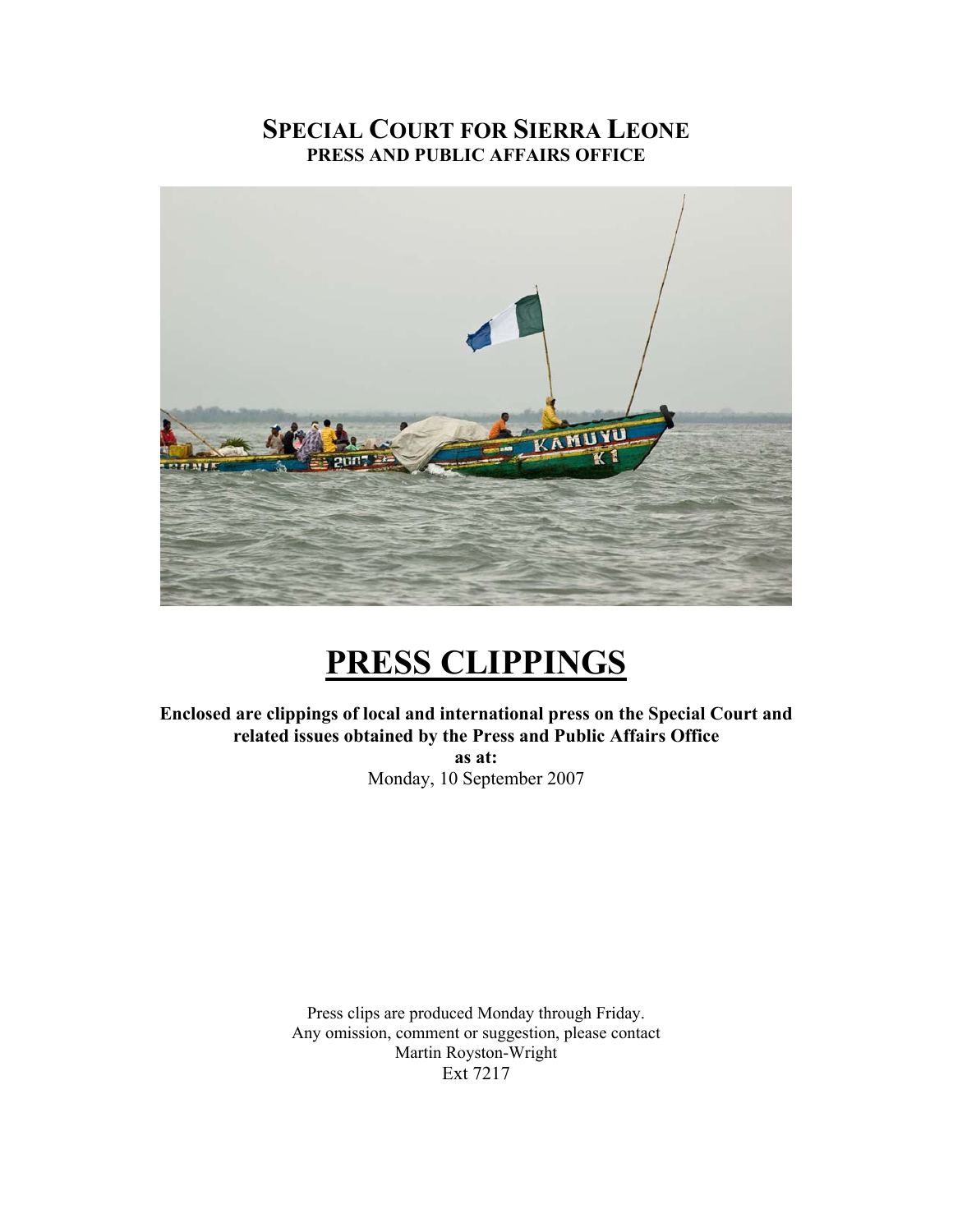| <b>International News</b>                                                                |           |
|------------------------------------------------------------------------------------------|-----------|
| Chief Norman: Would He Have Been Found Guilty, If Alive? / International Justice Tribune | Page 3    |
| Sierra Leone: Election Could Turn on Kamajor War Heroes / Criminals / IRIN               | Pages 4-5 |
| UNMIL Public Information Office Media Summary / UNMIL                                    | Pages 6-7 |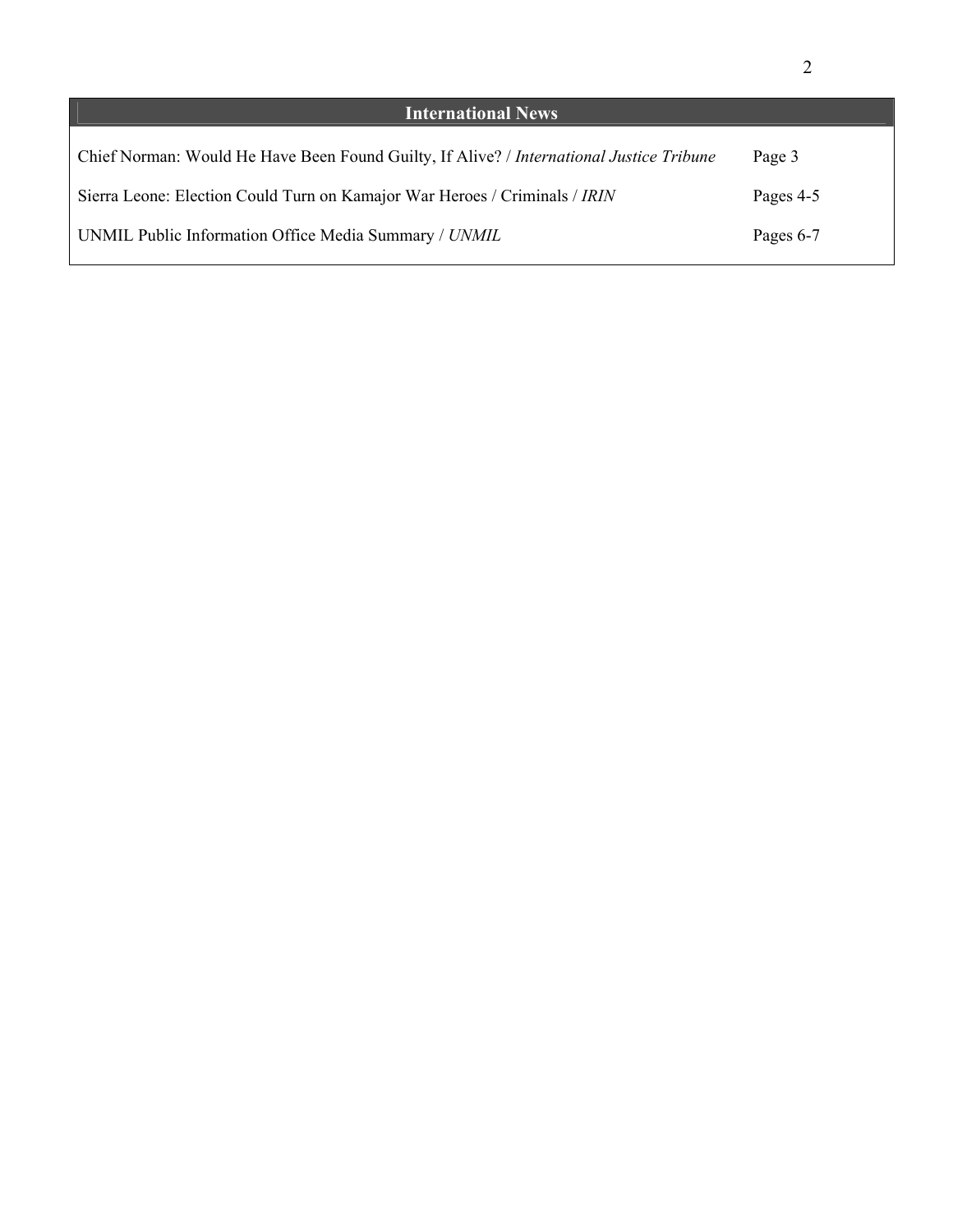# International Justice Tribune

Monday, 10 September 2007

## **Chief Norman: would he have been found guilty, if alive?**

Trial Chamber One at the Special Court for Sierra Leone issued its judgment in the controversial Civil Defense Forces (CDF) case on August 2. High Priest Allieu Kondewa and Director of War Moinina Fofana were acquitted of crimes against humanity and found guilty of war crimes. But the meaning of this trial really centered on its primary defendant: Chief Samuel Hinga Norman, former National Coordinator of the CDF, who died six months ago in the midst of judicial deliberations [IJT-63].

The CDF trial heard from 119 witnesses and scrutinized 230 documentary exhibits over 162 trial days spread over two and a half years. It has been punctuated by moments of high drama and political controversy throughout. The CDF was a popular militia with its roots in local hunting societies - the la...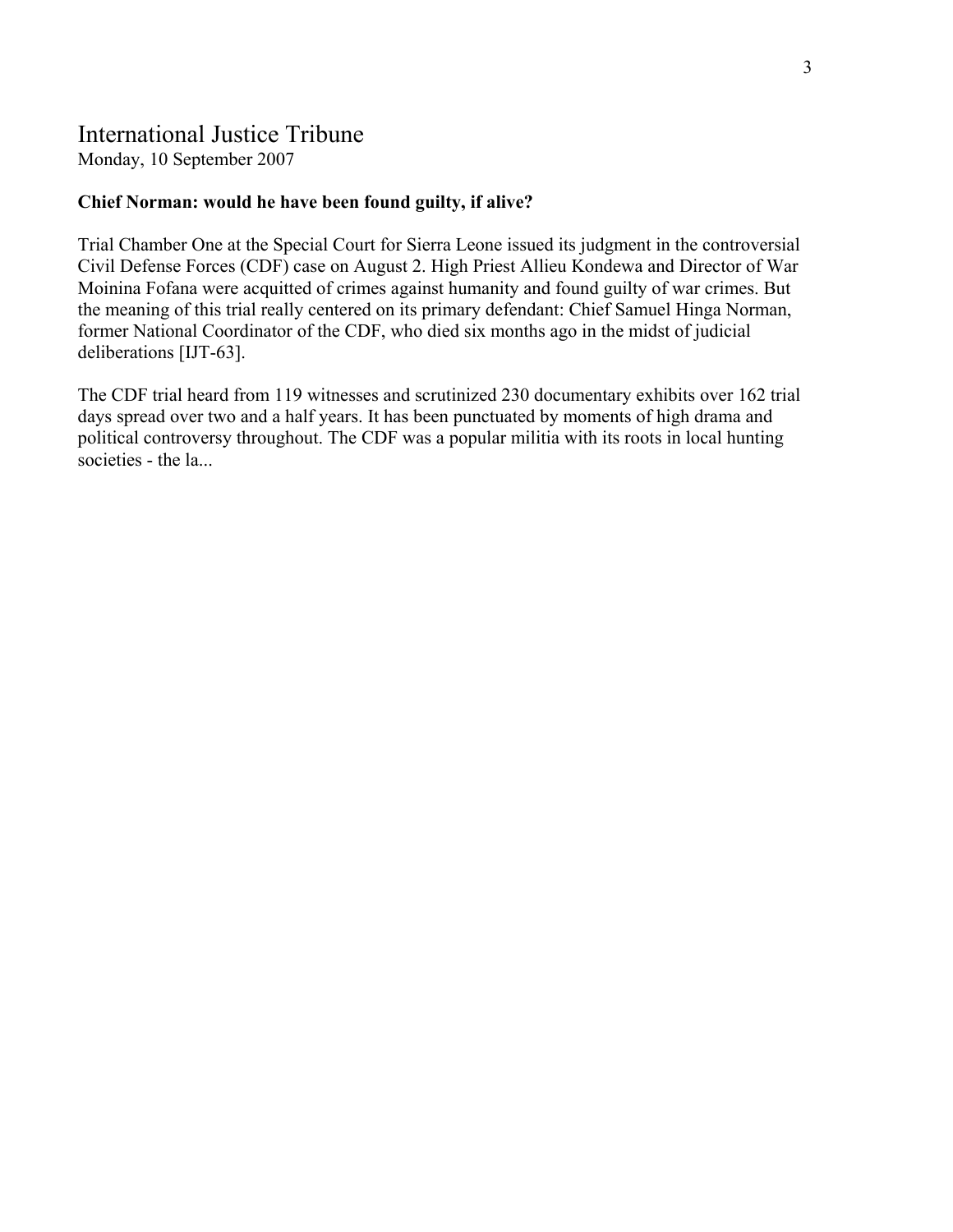IRIN Friday 7 September 2007

### **Sierra Leone: Election Could Turn on Kamajor War Heroes / Criminals**



Kamajor fighters during the civil war

FREETOWN, 7 September 2007 (IRIN) - In Sierra Leone's closely fought presidential election both sides are in their own ways vying for the support of the Kamajors, a former civil defence force whose leaders have been indicted by a UN-backed war crimes court. But for many citizens they remain heroes for having defended the country against brutal rebels.

Traditional hunters before the decade-long civil war which ended in 2002, the Kamajors grew in number to over 20,000 and fought alongside British and Nigerian forces to reinstate and then defend the democratically-

elected Sierra Leone People's Party (SLPP). However, in the 11 August parliamentary and presidential elections, the SLPP lost massively in most areas where the Kamajors are strong.

Overall the SLPP lost its majority in parliament, and for the presidential run-off election set for 8 September the SLPP candidate Solomon Berewa is trailing opposition leader Ernest Bai Koroma. In the first round Koroma took 44 percent while Berewa won only 38 percent.

Though traditionally SLPP, many Kamajors have joined a new breakaway party called the People's Movement for Democratic Change (PMDC), whose leader, Charles Margai, is also lead defence counsel for one of the indicted Kamajors. In the upcoming election Margai, who came third in the first round of presidential elections on 11 August, has thrown his support not behind the SLPP, but behind the long-time rival opposition party.

This is particularly significant as the Kamajors have an important place within the social order of the Mende ethnic group; the SLPP's traditional base is Mende, while the opposition's traditional base has come mostly from the ethnic groups in the north.

### **Blind justice**

Special Court for Sierra Leone spokesman Peter Andersen said it would be inappropriate for him to make any comment on election-related issues as the court must remain blind to such matters.

However, Sierra Leone's politics have never been blind to the court. "The Special Court has become a big political issue," Ibrahim Bangura, director of PRIDE, a non-governmental organisation working with excombatants, told IRIN. "Many Kamajors thought the court would try only rebels. They now feel

**...**Many Kamajors thought the court would try only rebels. They now feel betrayed**...**

betrayed."

The international court was created in a 2002 agreement signed by the UN, and SLPP candidate Berewa, who at the time was the attorney-general and minister of justice. The court went on to indict the person many saw as Berewa's main rival for the SLPP candidacy - former Deputy Defence Minister Hinga Norman, leader of the Kamajors.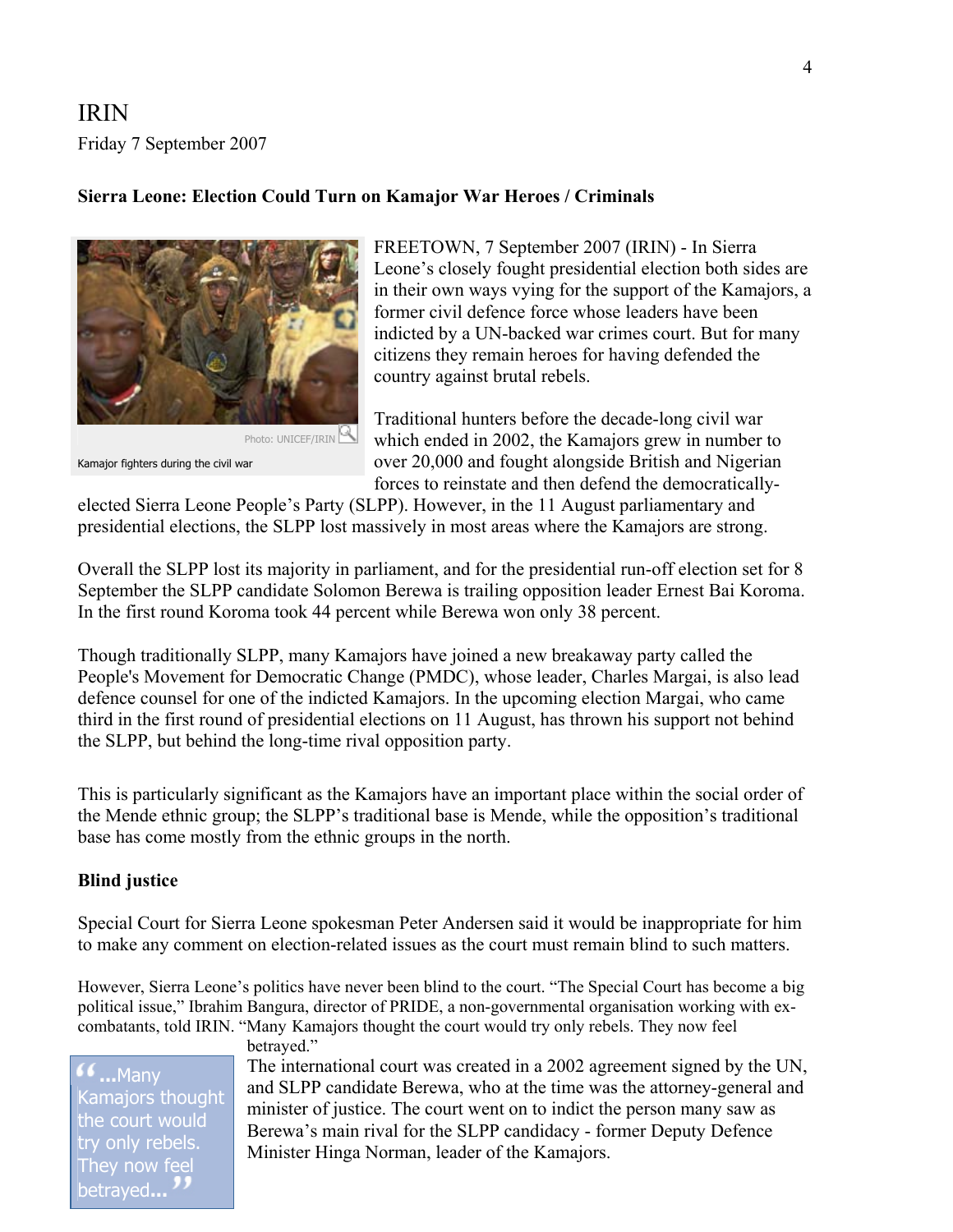Norman died in detent ion in February. His death has served to deepen the rift between the SLPP and the Kamajors who still have a military-style command structure, Bangura said. "The Kamajors disarmed after the war but they did not demobilise and some former commanders wield more influence than do local chiefs."

### **Endorsement of criminals**

Six months after Norman's death, and just nine days before the first round of the elections, the Special Court handed down guilty verdicts to two remaining Kamajor indictees. The only Sierra Leonean judge on the case, Justice Bankole Thompson, dissented. Though outvoted, his verdict was "not guilty" on all eight counts against the Kamajors.

The Special Court allows detainees to make public statements only during their trials. But before Kamajor leader Norman's death, a purported representative claimed that Norman and the two other indicted Kamajors had resigned from the SLPP and joined the breakaway PMDC.

To date their family members and friends have not refuted the statement, though SLPP supporters have denied its accuracy.

round of the presidential election in many Kamajor When it became clear that the SLPP had lost the first



Photo: Special Court

Accused Kamajor leaders on the first day of trial at the UNbacked Special Court for Sierra Leone, 3 June 2004

strongholds, three top SLPP officials paid a visit to the court to meet the two Kamajors in detention apparently to seek the indictees' support for the second round.

Shortly after the meeting, another statement was issued purportedly on behalf of the indicted Kamajors, saying they had refused the SLPP bid.

Still, there are Kamajors who remain firm in their allegiance to the SLPP, so divisions have emerged. "For some Kamajors, politics is primarily ethnic," PRIDE's Bangura said. "As Mendes, they believe that they must support the SLPP no matter what."

The opposition has accused the SLPP of rearming those Kamajors and using them to intimidate their supporters - an accusation the SLPP denies.

However events unfold, observers say that if political parties are seeking the endorsement of indicted war criminals then the court who judged them hardly reflects the judgement of many Sierra Leoneans.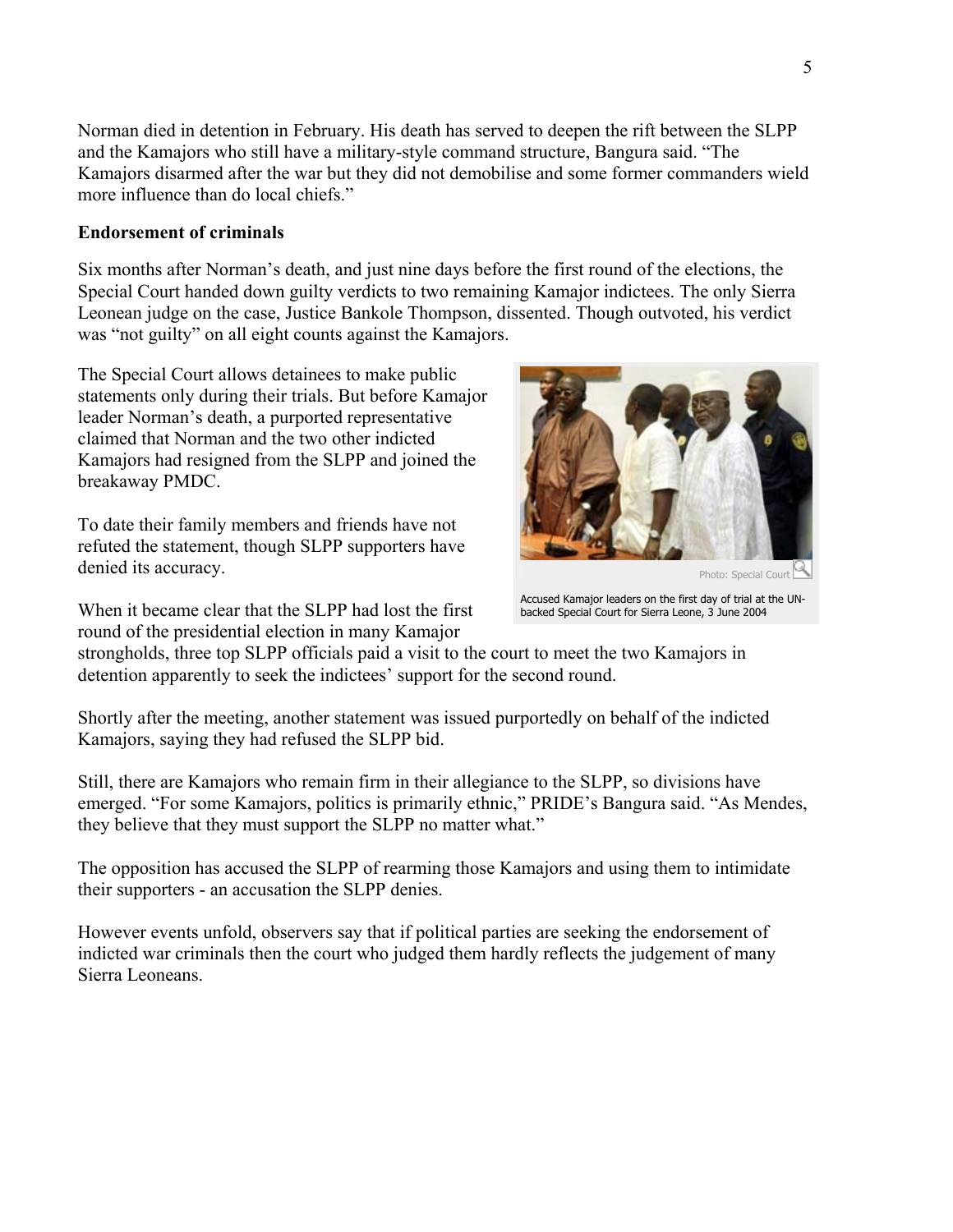

United Nations Mission in Liberia (UNMIL)

# **UNMIL Public Information Office Media Summary 7 September 2007**

*[The media summaries and press clips do not necessarily represent the views of UNMIL.]*

# **International Clips on Liberia**

# **International Clips on West Africa**

#### **Local Media – Newspaper**

### *Nigerian Volunteers End Technical Mission to Liberia*

*(The Inquirer, The News, The Informer and The Analyst)* 

- The government of Nigeria has ended a two-year Technical Manpower Assistance Programme to Liberia.
- Addressing a news conference on Thursday, the Deputy Chief of Mission at the Nigerian Embassy, Chief Essien Ntekim said the program was carried out in two phases.
- The first batch consisted of trained medical practitioners and the second batch covered two medical doctors, one pharmacist and 15 qualified teachers in Physics, Chemistry, Biology and Mathematics.
- According to him, the program was part of the Nigerian government's continual commitment to the rebuilding of the country after the war.
- In May 2005, the Nigerian Government offered a two-year Technical Manpower Assistance Programme to Liberia as a means of assisting the country rebuild its human resource capacity.

### **Drawdown of UNMIL Troops will Reduce Territorial Threat Says Doss**

*(The News, The Informer, The Analyst and National Chronicle)* 

- The Special Representative of the Secretary-General, Mr. Alan Doss, briefing the UN Security Council in New York, said that the proposed drawdown plan of troops of the United Nations Mission in Liberia is to reduce threats to territorial integrity and to also deal with any serious disruption to the Country's stability.
- Mr. Doss also said that the recently approved national budget had doubled in two years and that State revenues were up 74 percent. He reported that the Liberian Government has taken additional step to enhance the rule of law while working with UNMIL and the UN Country Team to tackle gender-based violence especially rape in the Country.
- Mr. Doss informed the Council that he admonished the Liberian Government to reinforce its effort to promote reconciliation, accountability, ensure effective security forces, implement economic reform, tackle corruption and strengthen the rule of law.

### **Government Abhors Illicit Mining by Foreigners**

*(The Inquirer, The Informer, The Liberian Diaspora, Daily Observer and Heritage)* 

• Addressing reporters in Monrovia yesterday, the Deputy Lands, Mines and Energy Minister Kpandel Fayiah said that the Government is concern about the presence of a large number of aliens and Liberians currently engaging in illicit diamond mining but